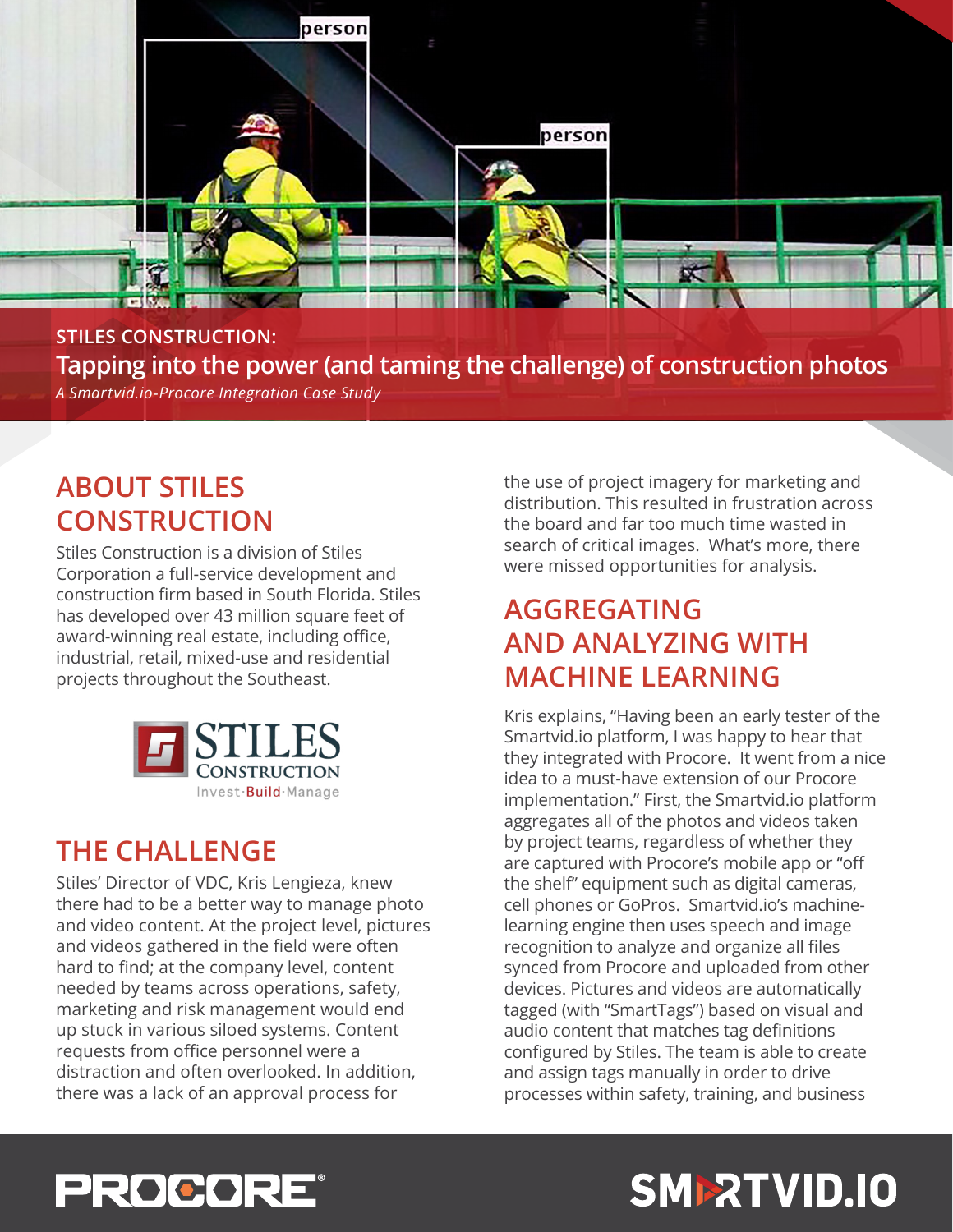development; as one example, selected content can easily be tagged as "approved for marketing" or "pending safety review" in order to streamline approval processes and consolidate access to data that was previously unavailable.

### **IMPLEMENTATION**

Smartvid.io was implemented as a solution for challenges at both the project and company levels. Kris and the Stiles team were in the middle of their Procore role out, so he put an emphasis on avoiding the introduction of new field processes or training. As Kris says, "It was important to me not to burden project teams with 'yet another' system. Smartvid.io plugged into the project's Procore instance, and the tags just started appearing." Procore users can then use their familiar search interface in Procore's photos area to search for all tags found by Smartvid.io. As new SmartTags are added in Smartvid.io by the machine learning engine or through manual tagging (e.g., approved for marketing), these new tags dynamically appear in Procore as well.

The integration was first rolled out at the project level. In one example, Kris synced a Procore project, that was already underway. Once connected, Procore content immediately began flowing into Smartvid.io. Automatic visual and audio tags were then applied and "pushed" back into Procore, making content searchable directly within the Procore system.

The Smartvid.io integration also gave some project teams a new capability: using narrated videos to record project progress and milestones. Stiles workers could use tagging functionality by simply narrating videos and uploading them; the SmartTag engine automatically identifies and tags the key terms that have been specified by employees. Kris explains, "We showed a couple of the Project Teams how to use the Smartvid.io app for videos on our weekly job walks. The speech recognition tags automatically populated into Procore albums generated every week alongside their frame images, so there was no duplication of effort. We got imagery in Procore while maintaining access to the full video in Smartvid.io in case questions came up later.

Field personnel were able to direct the camera to a specific spot, and then provide a voiced-over narration of what was being observed."

Then the implementation moved to the company level. The company-level photo approval process between safety, operations and marketing to approve imagery for release to the owner or sales/marketing was the first target. Non-field or project personnel often create a burden on the project team and/or IT to retrieve imagery as needed. Every proposal created or ownercommunication then requires emails back and forth between multiple parties to make sure that photos are safe, on message, and have been approved by all relevant parties.

As Kris noted, "siloed systems and poor naming conventions, plague everyone today, moving all of this imagery to one, searchable system helps us get more organized and automate workflows."

Kris and the team created saved searches for specific SmartTags (automatic tags) as well as manual tags for things like "approved for marketing", "needs safety review", and "for release to owner" that keep us all on the same page." As a subsequent phase, Kris and his team are planning to apply Smartvid.io's computer vision based analysis of jobsite imagery to push realtime notifications to safety and quality staff when specific conditions are observed. "For mid-sized companies like ours with limited management resources compared to the number and scope of projects we're working, technology like Smartvid. io can get us more 'eyes on our work sites' and dramatically extend the benefits of our safety and quality programs."

#### **KRIS LENGIEZA, Director of Virtual Design & Construction, Stiles Corporation**

*"Photos and videos have traditionally been difficult to find, share and approve leading to many hours of wasted time. By integrating Smartvid.io with Procore, we've centralized and standardized how we manage our digital media assets at both the project and company level. The benefits are saving time in search and approvals, lowering risk by improving access to critical imagery, and better external communication."*

# **PROCORE®**